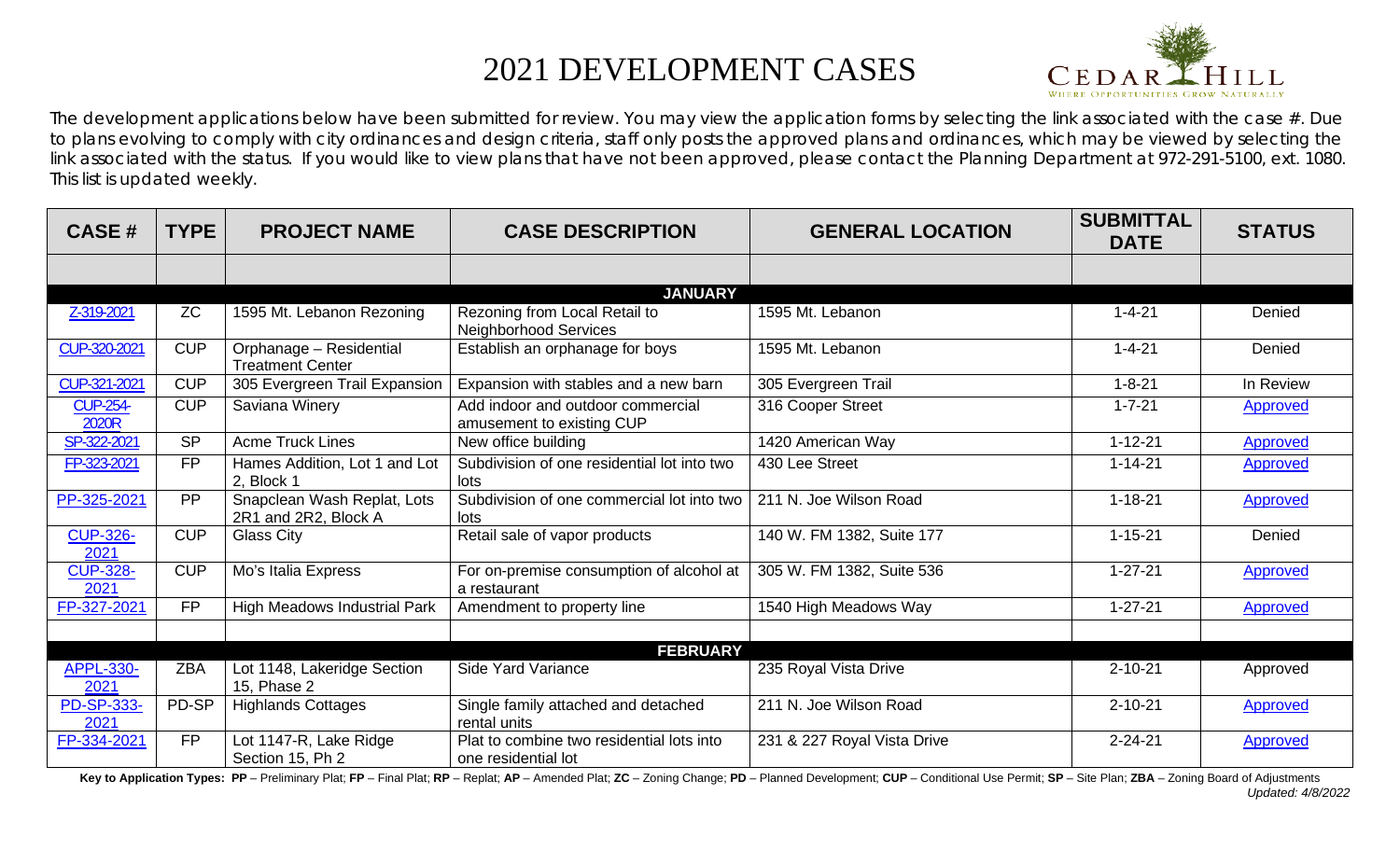| <b>CASE#</b>             | <b>TYPE</b> | <b>PROJECT NAME</b>                                           | <b>CASE DESCRIPTION</b>                                                                     | <b>GENERAL LOCATION</b>       | <b>SUBMITTAL</b><br><b>DATE</b> | <b>STATUS</b>                                     |
|--------------------------|-------------|---------------------------------------------------------------|---------------------------------------------------------------------------------------------|-------------------------------|---------------------------------|---------------------------------------------------|
|                          |             |                                                               |                                                                                             |                               |                                 |                                                   |
|                          |             |                                                               | <b>MARCH</b>                                                                                |                               |                                 |                                                   |
| SP-335-2021              | <b>SP</b>   | Home Depot Expansion                                          | Addition to current building                                                                | 373 E FM 1382                 | $3 - 1 - 21$                    | In Review                                         |
| FP-337-2021              | <b>FP</b>   | Dependable Loop Addition                                      | Subdivision to create 4 residential lots                                                    | 637 South Loop                | $3 - 10 - 21$                   | <b>Approved</b>                                   |
| SP-341-2021              | <b>SP</b>   | Hillwood                                                      | Industrial buildings                                                                        | 1649 S Hwy 67                 | $3 - 18 - 21$                   | <b>Approved</b>                                   |
| <b>CUP-342-</b><br>2021  | <b>CUP</b>  | Hillwood                                                      | Parking for commercial trucks                                                               | 1649 S Hwy 67                 | $3 - 18 - 21$                   | <b>Approved</b>                                   |
| PP-343-2021              | PP          | Lots 2-R, 3-R, & 4-R of Block<br>A, Heitman Property Addition | Subdivision of 1 commercial lot into 3 lots                                                 | 1649 S Hwy 67                 | $3 - 18 - 21$                   | Approved                                          |
| Z-344-2021               | <b>ZC</b>   | <b>Texas Health Resources</b><br>Rezoning                     | Rezoning from Local Retail and Single-<br><b>Family Residential to Campus</b><br>Commercial | 560 S Hwy 67                  | $3 - 22 - 21$                   | Approved                                          |
|                          |             |                                                               |                                                                                             |                               |                                 |                                                   |
|                          |             |                                                               | <b>APRIL</b>                                                                                |                               |                                 |                                                   |
| <b>APPL-345-</b><br>2021 | <b>ZBA</b>  | Shenandoah, Lot 9 of Block A                                  | <b>Rear Yard Variance</b>                                                                   | 913 Belclaire Circle          | $4 - 5 - 21$                    | Approved                                          |
| <b>APPL-347-</b><br>2021 | <b>ZBA</b>  | Lake Ridge Section 22A, Lot<br>1838                           | Side Yard Variance                                                                          | 1905 Mt. McKinley Place       | $4 - 13 - 21$                   | Approved                                          |
| <b>APPL-349-</b><br>2021 | <b>ZBA</b>  | George J Newby, Abst. 1085,<br>Page 035                       | Special Exception and Variance for<br><b>Accessory Buildings</b>                            | 616 E. Little Creek           | $4 - 21 - 21$                   | Approved special<br>exception; Denied<br>variance |
| <b>CUP-350-</b><br>2021  | <b>CUP</b>  | Winners Smokehouse BBQ                                        | For on-premise consumption of alcohol at<br>restaurant                                      | 1435 N. J Elmer Weaver Fwy.   | 4-26-21                         | Approved                                          |
|                          |             |                                                               |                                                                                             |                               |                                 |                                                   |
|                          |             |                                                               | <b>MAY</b>                                                                                  |                               |                                 |                                                   |
| <b>CUP-351-</b><br>2021  | <b>CUP</b>  | <b>CAS Pallets Closeouts &amp;</b><br>Liquidations            | General Merchandise Store Other than<br>Listed                                              | 320 S. Clark Road, Suite G    | $5 - 7 - 21$                    | Withdrawn                                         |
| <b>CUP-354-</b><br>2021  | <b>CUP</b>  | Sista Bayb's                                                  | For on-premise consumption of alcohol at<br>a restaurant                                    | 642 Uptown Blvd., Suite 202   | $5 - 13 - 21$                   | <b>Approved</b>                                   |
| CUP-357-2021             | <b>CUP</b>  | The Outlet Thrift Store                                       | Second-Hand Store                                                                           | 124 W Belt Line Road, Suite 8 | $5 - 27 - 21$                   | Approved                                          |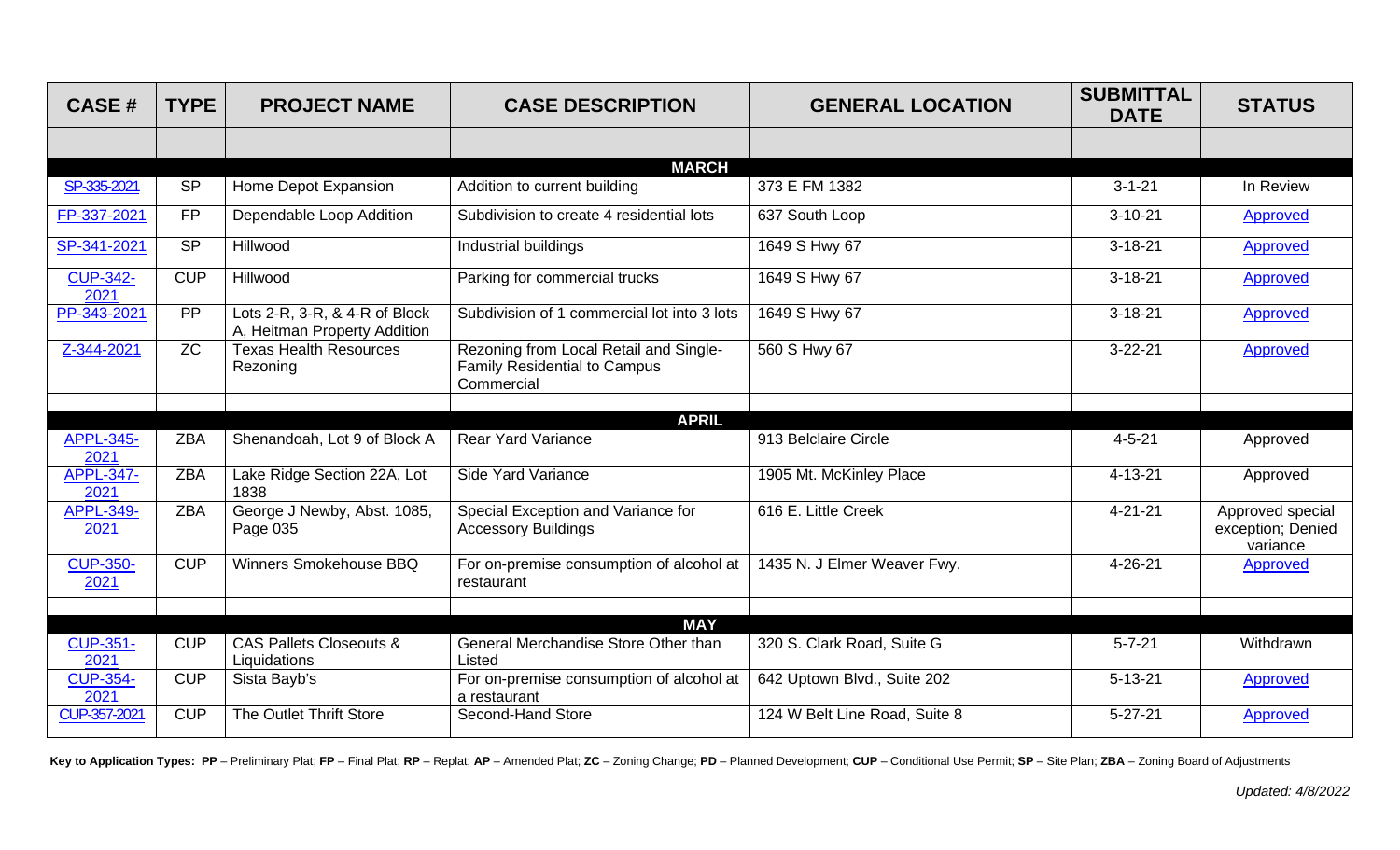| <b>CASE#</b>            | <b>TYPE</b>     | <b>PROJECT NAME</b>                                          | <b>CASE DESCRIPTION</b>                                         | <b>GENERAL LOCATION</b>                                 | <b>SUBMITTAL</b><br><b>DATE</b> | <b>STATUS</b>   |
|-------------------------|-----------------|--------------------------------------------------------------|-----------------------------------------------------------------|---------------------------------------------------------|---------------------------------|-----------------|
|                         |                 |                                                              |                                                                 |                                                         |                                 |                 |
|                         |                 |                                                              |                                                                 |                                                         |                                 |                 |
| CUP-358-2021            | <b>CUP</b>      | <b>Upscale Resale P.ces</b>                                  | <b>JUNE</b><br>Second-Hand Store                                | 108 W. Belt Line, Suite #3                              | $6 - 7 - 21$                    | Approved        |
| APPL-359-2021           | <b>ZBA</b>      | George J Newby, Abst 1085,<br>Page 035                       | Special Exception: Lot Width                                    | 1167 S. Joe Wilson Road                                 | $6 - 7 - 21$                    | Approved        |
| PP-360-2021             | $\overline{PP}$ | <b>Texas Health Resources</b><br>Addition, Lots 1-3, Block A | Preliminary plat to create three<br>commercial lots             | 560 S. J Elmer Weaver Fwy                               | $6 - 7 - 21$                    | <b>Approved</b> |
| APPL-361-2021           | <b>ZBA</b>      | Lot 221A, Lake Ridge Section                                 | Special Exception and Variance for<br><b>Accessory Building</b> | 2837 Eden Drive                                         | $6 - 8 - 21$                    | Denied          |
| FP-362-2021             | <b>FP</b>       | Snapclean Carwash, Lots<br>2R1, 2R2, and 2R3                 | Subdivision of 1 commercial lot into 3 lots                     | 211 N. Joe Wilson Road                                  | $6 - 16 - 21$                   | Approved        |
| CUP-363-2021            | <b>CUP</b>      | Home Depot Expansion                                         | Outdoor Sales/Display/Storage                                   | 373 E FM 1382                                           | $6 - 24 - 21$                   | Approved        |
|                         |                 |                                                              |                                                                 |                                                         |                                 |                 |
|                         |                 |                                                              | <b>JULY</b>                                                     |                                                         |                                 |                 |
| PP-364-2021             | PP              | The Terraces Addition, Lots<br>12R A-F, Block A              | Replat 1 residential lot into 6 lots                            | 12 Terrace Lane                                         | $7 - 6 - 21$                    | <b>Approved</b> |
| <b>CUP-366-</b><br>2021 | <b>CUP</b>      | <b>Beaucoup Connection</b>                                   | For on-premise consumption of alcohol at<br>a restaurant        | 329 N. J Elmer Weaver Fwy, Suite 100                    | $7 - 13 - 21$                   | <b>Approved</b> |
| <b>CUP-370-</b><br>2021 | <b>CUP</b>      | Smoking Jacket Cigar Lounge                                  | Indoor and outdoor commercial<br>amusement                      | 1435 N J Elmer Weaver Fwy, Suite 100                    | $7 - 19 - 21$                   | <b>Approved</b> |
| FP-374-2021             | <b>FP</b>       | Hillwood - High Point 67,<br>Phase I                         | Creating four commercial lots                                   | 1649 S. Hwy 67                                          | $7 - 26 - 21$                   | Approved        |
|                         |                 |                                                              |                                                                 |                                                         |                                 |                 |
|                         |                 |                                                              | <b>AUGUST</b>                                                   |                                                         |                                 |                 |
| FP-375-2021             | <b>FP</b>       | <b>Village Crossing Addition</b>                             | Combining four commercial lots into one<br>lot                  | Intersection of Beltline Rd, Broad St, and<br>Cedar St. | $8 - 2 - 21$                    | <b>Approved</b> |
| <b>CUP-376-</b><br>2021 | <b>CUP</b>      | Juicy Seafood and Bar                                        | For on-premise consumption of alcohol at<br>a restaurant        | 420 N. J Elmer Weaver Fwy                               | $8 - 10 - 21$                   | Approved        |
| PD-380-2021             | <b>PD</b>       | Townhomes                                                    | Townhouses (owner-occupied)                                     | 935 S. Clark Road                                       | $8 - 18 - 21$                   | Approved        |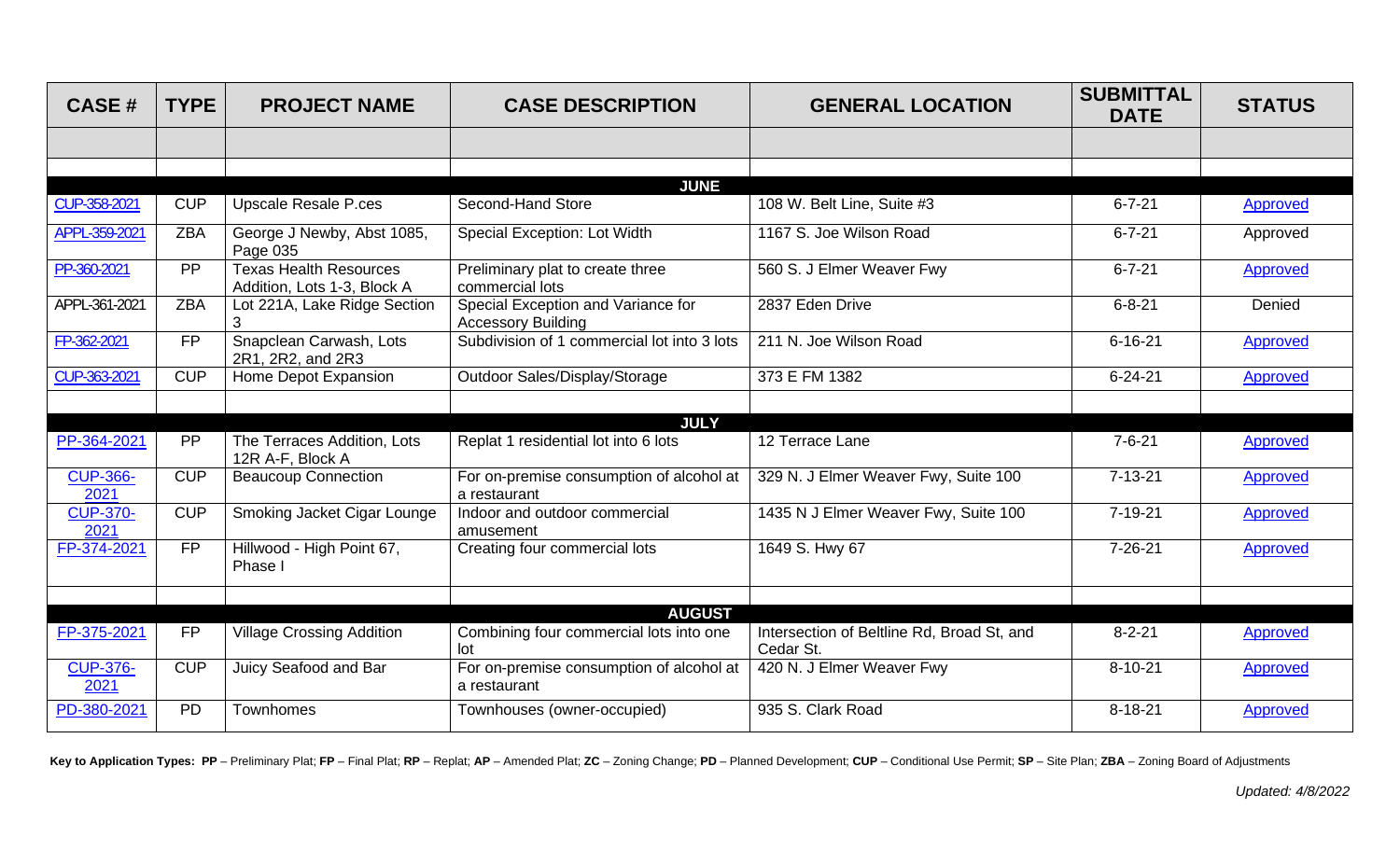| <b>CASE#</b>             | <b>TYPE</b> | <b>PROJECT NAME</b>                                   | <b>CASE DESCRIPTION</b>                                                                                    | <b>GENERAL LOCATION</b>                                       | <b>SUBMITTAL</b><br><b>DATE</b> | <b>STATUS</b>   |
|--------------------------|-------------|-------------------------------------------------------|------------------------------------------------------------------------------------------------------------|---------------------------------------------------------------|---------------------------------|-----------------|
|                          |             |                                                       |                                                                                                            |                                                               |                                 |                 |
| <b>CUP-382-</b><br>2021  | <b>CUP</b>  | <b>Emerald Cut Lawns</b>                              | Lawn and Landscape Service                                                                                 | 609 E. Pleasant Run Road                                      | $8 - 18 - 21$                   | Approved        |
| FP-383-2021              | <b>FP</b>   | Stonehill, Phase 1                                    | Creation of 207 single-family residential<br>lots                                                          | NW corner of Bear Creek Road and Cockrell<br><b>Hill Road</b> | 08-24-21                        | Approved        |
| FP-384-2021              | <b>FP</b>   | The Terraces Addition                                 | Combine two residential lots into one<br>residential lot                                                   | #7 & 8 Terrace Lane                                           | 08-25-21                        | Approved        |
| SP-385-2021              | <b>SP</b>   | <b>Cedar Crossing Phase 2</b>                         | Commercial center with tenant spaces                                                                       | 450 N. J Elmer Weaver Fwy                                     | 08-31-21                        | In Review       |
|                          |             |                                                       | <b>SEPTEMBER</b>                                                                                           |                                                               |                                 |                 |
| FP-386-2021              | <b>FP</b>   | Cedar Hill Shops at the<br>Highlands, Lots 1-3, Blk 1 | Creation of three commercial lots                                                                          | 538 E. Beltline Road                                          | 09-01-21                        | Approved        |
| PD-387-2021              | <b>PD</b>   | <b>Addison Hills</b>                                  | Rezoning for single-family residential lots                                                                | 1780 S. Duncanville Road                                      | $9 - 13 - 21$                   | <b>Approved</b> |
| PD-388-2021              | <b>PD</b>   | S. Joe Wilson Rd. Townhomes                           | Townhouses (owner occupied)                                                                                | 2205 S. Joe Wilson Road                                       | $9 - 13 - 21$                   | Approved        |
| SP-390-2021              | <b>SP</b>   | <b>KBC Warehouse</b>                                  | Industrial buildings                                                                                       | 800 & 810 S J Elmer Weaver Fwy                                | 09-20-21                        | <b>Approved</b> |
| FP-391-2021              | <b>FP</b>   | <b>Watkins Addition</b>                               | Creation of one single-family residential<br>lot                                                           | 1167 S. Joe Wilson Road                                       | 09-22-21                        | Approved        |
| FP-392-2021              | <b>FP</b>   | Brook View Addition, Lot 9, Blk<br>5                  | Creation of one single-family residential<br>lot                                                           | 405 Evergreen Trail                                           | 09-24-21                        | Approved        |
|                          |             |                                                       |                                                                                                            |                                                               |                                 |                 |
|                          |             |                                                       | <b>OCTOBER</b>                                                                                             |                                                               |                                 |                 |
| <b>CUP-394-</b><br>2021  | <b>CUP</b>  | Bimini Beach Bar & Grill                              | For on-premise consumption of alcohol at<br>a restaurant and commercial amusement<br>(indoor and outdoor). | 213 N J Elmer Weaver Fwy, Suite 116                           | 10-04-21                        | In Review       |
| <b>CUP-395-</b><br>2021  | CUP         | <b>Dutch Bros Coffee Shop</b>                         | General merchandise other than listed                                                                      | 725 E Belt Line Rd                                            | 10-08-21                        | <b>Approved</b> |
| <b>APPL-396-</b><br>2021 | <b>ZBA</b>  | Block C, Lot 22, Pleasant Run<br>Farms                | Reinstatement of Nonconforming Single-<br><b>Family Residential Use</b>                                    | 905 Willacy Circle                                            | 10-12-2021                      | Approved        |
| SP-398-2021              | <b>SP</b>   | <b>Stream Realty Industrial</b>                       | Industrial buildings                                                                                       | 1100-02 & 1350-56 S J Elmer Weaver Fwy<br>1101 Mt. Lebanon Rd | 10-26-21                        | Approved        |
|                          |             |                                                       |                                                                                                            |                                                               |                                 |                 |